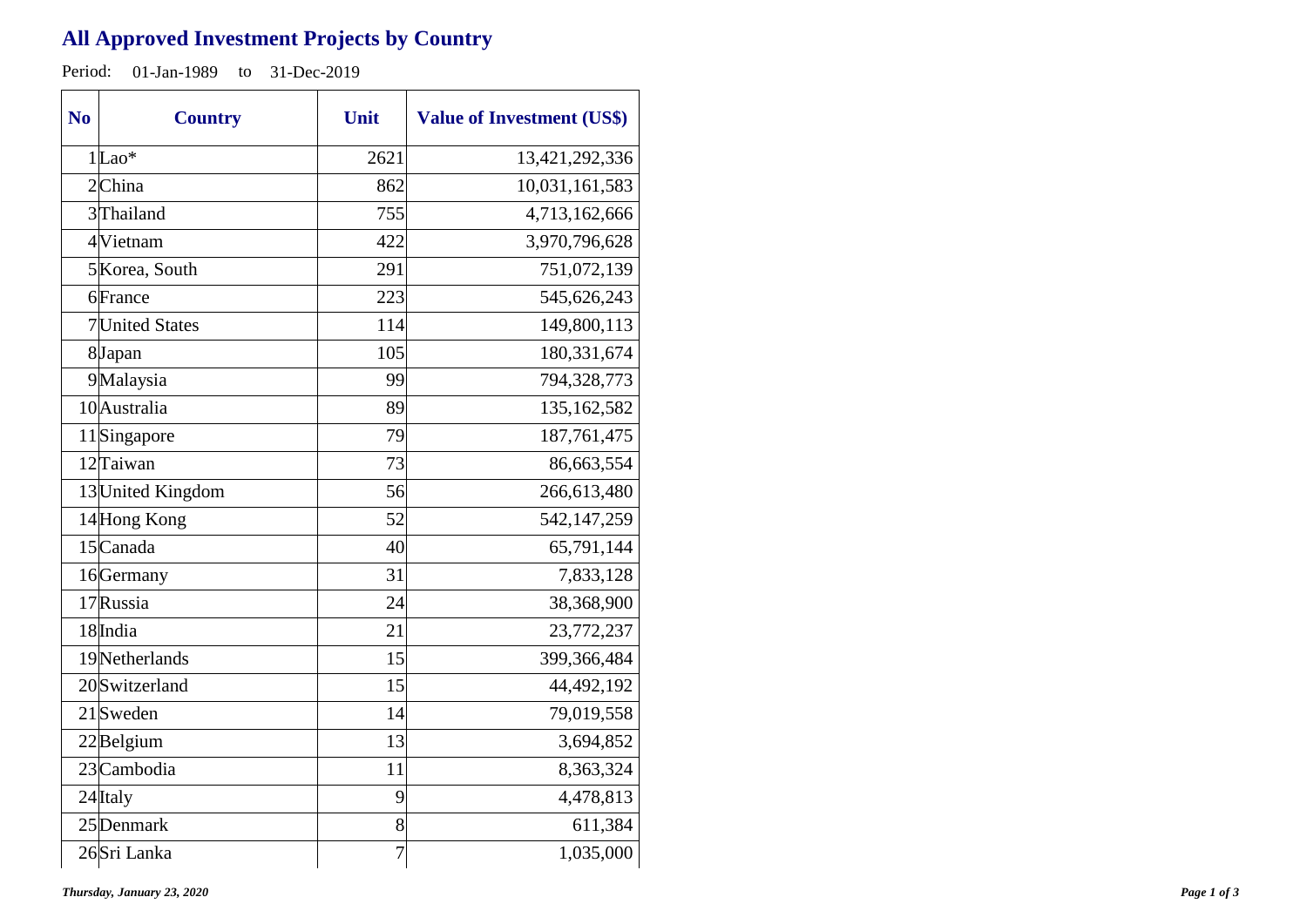| N <sub>0</sub> | <b>Country</b>                  | Unit           | <b>Value of Investment (US\$)</b> |
|----------------|---------------------------------|----------------|-----------------------------------|
|                | 27 Norway                       | 6              | 346,435,550                       |
|                | 28 New Zealand                  | 6              | 1,592,000                         |
|                | 29Myanmar                       | 5              | 1,230,000                         |
|                | 30 Israel                       | 5              | 2,692,600                         |
|                | 31 Korea, North                 | $\overline{4}$ | 1,652,800                         |
|                | 32 Bangladesh                   | 3              | 250,000                           |
|                | 33 Philippines                  | 3              | 218,000                           |
|                | 34 Finland                      | 3              | 1,249,065                         |
|                | 35 Pakistan                     | 3              | 489,784                           |
|                | 36 Hungary                      | 3              | 380,000                           |
|                | 37 Indonesia                    | 3              | 1,719,551                         |
|                | 38Spain                         | $\overline{2}$ | 202,800                           |
|                | 39 Austria                      | $\overline{2}$ | 390,000                           |
|                | 40Nepal                         | $\overline{2}$ | 400,000                           |
|                | $41$  Iceland                   | $\overline{2}$ | 164,000                           |
|                | 42Bolivia                       | $\overline{2}$ | 230,000                           |
|                | 43 Tajikistan                   | $\mathbf{1}$   | 1,000,000                         |
|                | 44 Ukraine                      | 1              | 200,000                           |
|                | 45 Angola                       | 1              | 37,500,000                        |
|                | 46 Burkina Faso                 | $\mathbf{1}$   | 1,530,000                         |
|                | 47 Panama                       | 1              | 1,750,000                         |
|                | 48 Peru                         | 1              | 3,000,000                         |
|                | 49 Cuba                         | 1              | 185,000                           |
|                | 50Luxembourg                    | 1              | 200,000                           |
|                | 51 International Finance Corpor | 1              | 1,590,000                         |
|                | 52Mali                          | $\mathbf{1}$   | 40,000,000                        |
|                | 53 Turkey                       | 1              | 100,000                           |